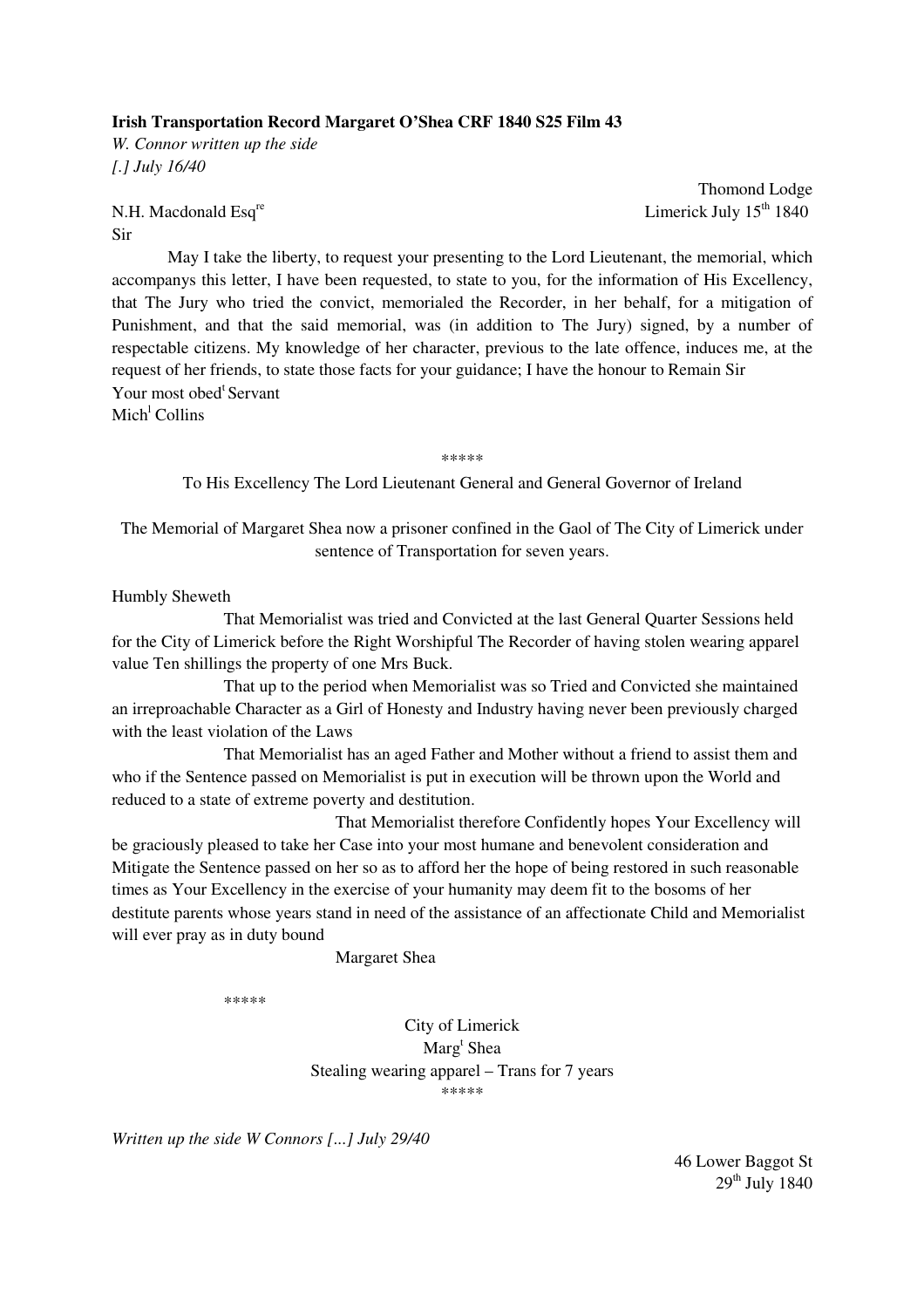Sir

 The prisoner Margaret O'Shea was tried before me at the last General Quarter Sessions for the City of Limerick and as convicted of Larceny .From the number and variety of articles which were found by the police in her box it clearly appeared that she must have been for some time carrying on a system of plundering her master and mistress of their property. The prisoner admitted having taken all the articles found and as no mitigating circumstances appeared in her favour I sentenced her to be transported, a punishment I generally inflict on Servants who betray the trust referred in them, and indeed, of protecting the property committed to their charge, procured it.

There was no recommendation to mercy from The Jury, who tried her one of the [ ] memorials with several signatures, [ ...... .......] in Limerick, might have been sent to me but I have no recollection of it

> I have the honor to be Sir Your obedient servant [Carlow?] Smyth

N. H. Macdonald

\*\*\*\*\*

*Written up the side W Connor Aug<sup>t</sup> 12/40 unfavourable* 

> Thomond Lodge Limerick Augs<sup>t</sup> 11<sup>th</sup> 1840

Sir

 I respectfully beg to take the Liberty of Calling your attention to the memorial of Margaret Shea which was recently forwarded through you to the Lord Lieutenant whose absence from Dublin [since presented? ] has prevented your replying in this, But now that His Excellency must be returned I hope you will be so kind as to Inform me what the results of the memorial has been

> I have the Honor To remain Sir Yr most ob<sup>t</sup> Servant  $Mich<sup>1</sup> Collins$

To N.H. Macdonald Esq<sup>re</sup>

\*\*\*\*\*

*Stamped Chief Secretary's Office Dublin W. Connor written up the side*  His Excellency Hugh Viscount Ebrington Lord Lieutenant General and General Governor of Ireland The Memorial of Margaret Shea a convict under Sentence of Transportation in the Gaol of the City of Limerick Most Humbly Sheweth

 That for her first offence against the laws of the Country she was tried and convicted of Larceny at the last Quarter Sessions held in and for the City of Limerick.